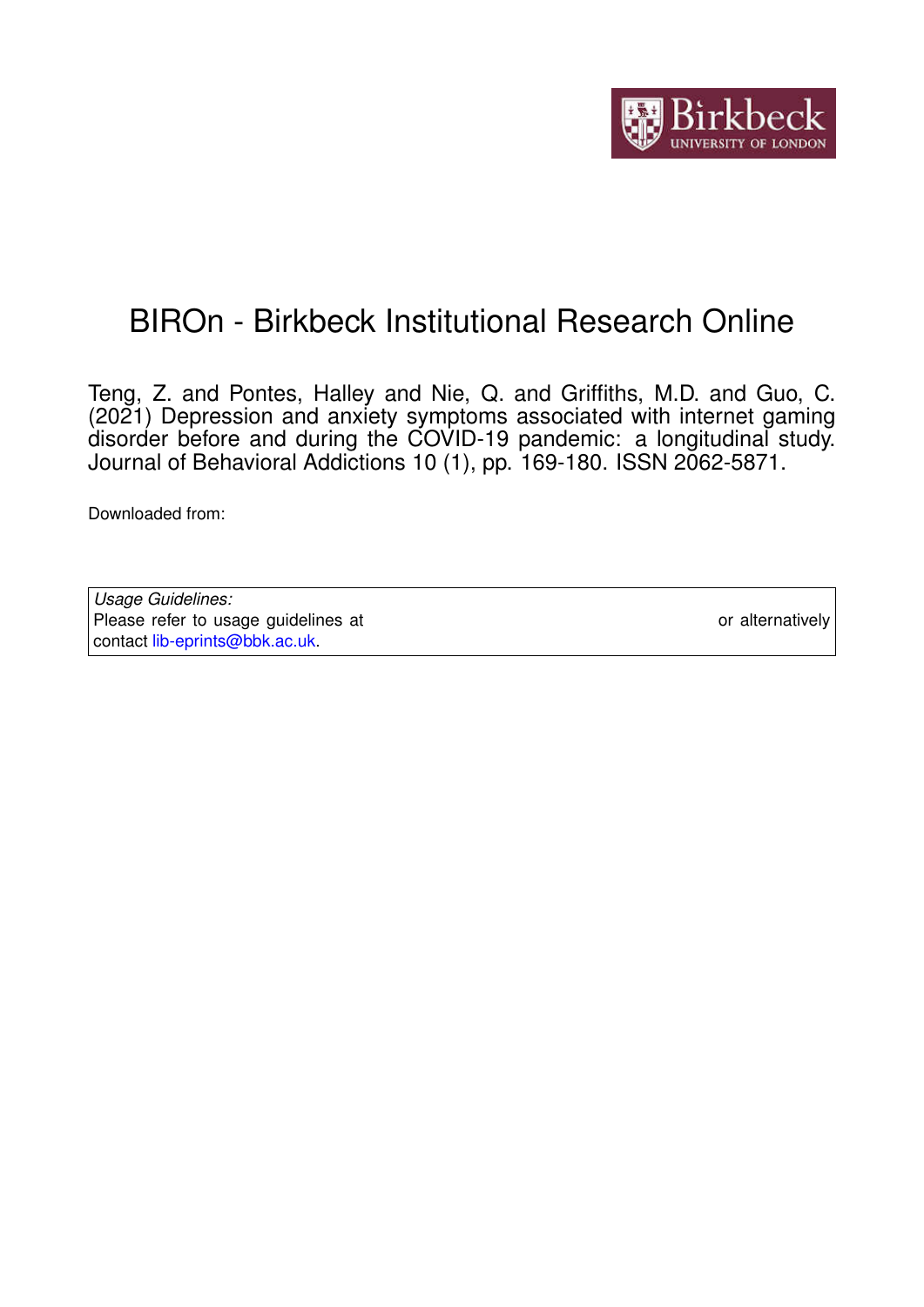

# Journal of Behavioral Addictions

10 (2021) 1, 169–180

DOI: [10.1556/2006.2021.00016](http://dx.doi.org/10.1556/2006.2021.00016) © 2021 The Author(s)

# Depression and anxiety symptoms associated with internet gaming disorder before and during the COVID-19 pandemic: A longitudinal study

# ZHAOJUN TENG $^{1,2*}$  . HALLEY M. PONTES<sup>3</sup>, QIAN NIE<sup>1,2</sup>, MARK D. GRIFFITHS<sup>4</sup> and CHENG GUO<sup>1\*</sup>

<sup>1</sup> Research Center of Mental Health Education, Faculty of Psychology, Southwest University, Chongqing, China

<sup>2</sup> Graduate School of Education, University of California, Berkeley, CA, USA

<sup>3</sup> Department of Organizational Psychology, Birkbeck, University of London, Malet Street, Bloomsbury London WC1E 7HX, UK

<sup>4</sup> Psychology Department, International Gaming Research Unit, Nottingham Trent University, UK

# FULL-LENGTH REPORT



Received: October 05, 2020 • Revised manuscript received: December 31, 2020; February 12, 2021 • Accepted: February 22, 2021 Published online: March 10, 2021

### ABSTRACT

Background: The coronavirus disease-2019 (COVID-19) pandemic has profoundly impacted aspects of human life globally. Playing videogames has been encouraged by several organizations to help individuals cope with the COVID-19 pandemic and associated restrictive measures. This longitudinal study was the first to examine gaming in the context of the pandemic and its association with depressive and anxiety symptoms. Methods: The sample comprised 1,778 children and adolescents (50.7% male) who were part of the Project of School Mental Health in Southwest China. Data were collected at twotime intervals: before the COVID-19 pandemic (October to November 2019 – [T1]) and during the COVID-19 pandemic (April to May 2020 – [T2]). Data were collected on perceived COVID-19 impacts, videogame use, Internet Gaming Disorder (IGD), and depressive and anxiety symptoms. Cross-lagged panel models were computed to examine longitudinal relationships. Results: The results indicated that both videogame use and IGD increased significantly for adolescents at T2. The cross-lagged panel model results suggested that depressive and anxiety symptoms at T1 positively predicted IGD and videogame use at T2 (especially for boys), but not inversely. Perceived COVID-19 impacts mediated the relationship between depressive and anxiety symptoms at T1 and IGD at T2. Conclusion: Children and adolescents both increased videogame use at T2, but only adolescents significantly increased IGD severity at T2. The findings supported the compensatory hypothesis, and are consistent with the Interaction of Person-Affect-Cognition-Execution model as individual responses to COVID-19 may function as a mediator between personal predisposing variables and IGD.

#### **KEYWORDS**

perceived COVID-19 impacts, videogame use, Internet gaming disorder, depressive symptoms, anxiety symptoms

# INTRODUCTION

\*Corresponding authors. E-mail: [guochen@swu.edu.cn](mailto:guochen@swu.edu.cn) (Cheng Guo), [tzj450@email.swu.edu.cn](mailto:tzj450@email.swu.edu.cn) (Zhaojun Teng)



The coronavirus disease-2019 (COVID-19) pandemic has profoundly impacted aspects of human life globally. Recently, the World Health Organization (WHO) has recommended playing videogames as part of the #HealthyAtHome campaign to help mitigate the impacts of the COVID-19 pandemic on individuals' mental health ([WHO, 2020](#page-12-0)). However, the longterm potential impacts of such recommendation on children and adolescents' well-being, particularly among excessive gamers, remains unknown. This is particularly problematic given that play may be on the rise due to the COVID-19 pandemic as the industry reported a surge in sales during the pandemic [\(BBC, 2020](#page-10-0)).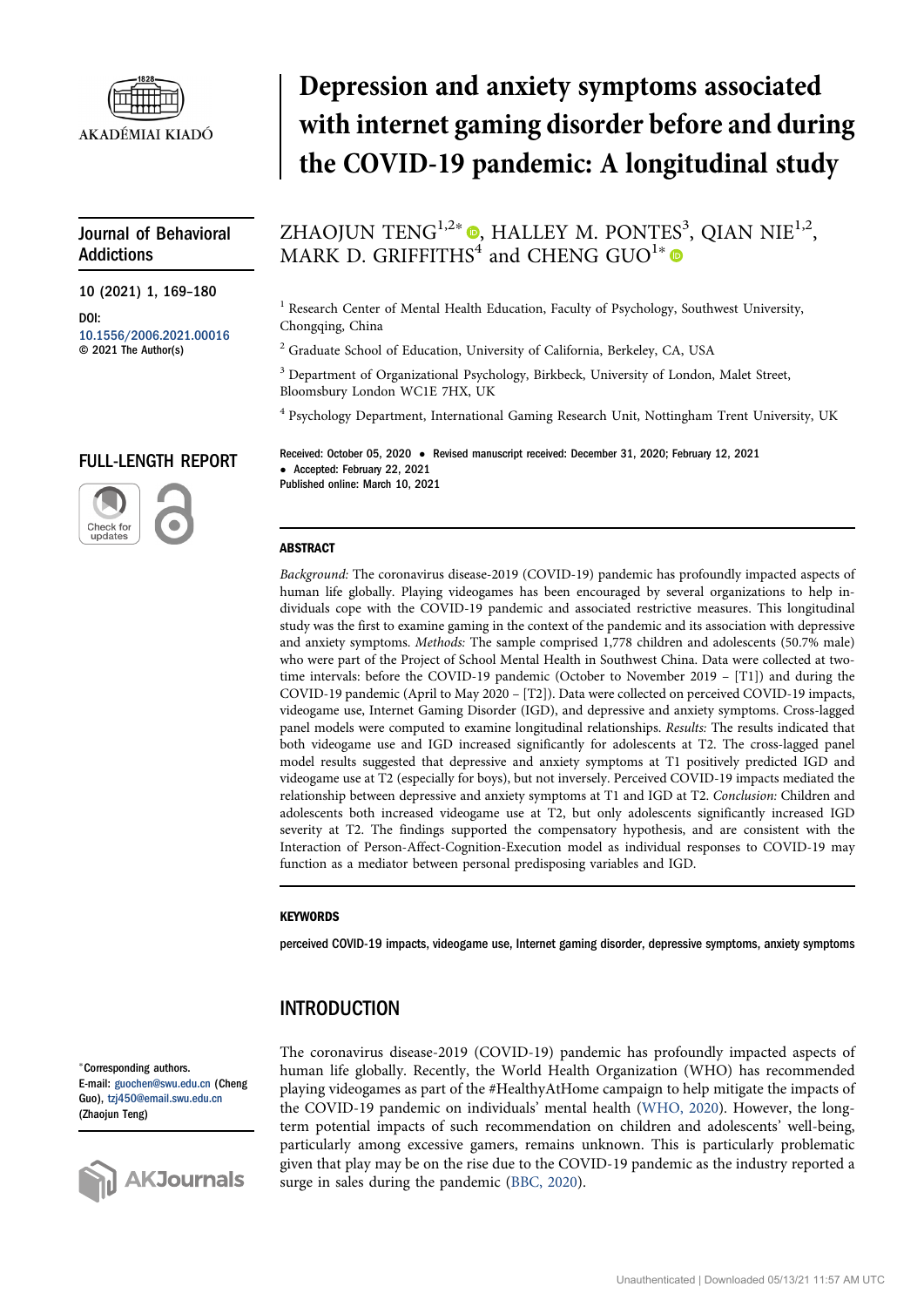Furthermore, the experience of chronic stress during the COVID-19 pandemic may also lead to negative emotional distress, especially in terms of depression and anxiety (e.g., [Pfefferbaum, & North, 2020;](#page-11-0) [Qiu et al., 2020](#page-12-1)). Consequently, although, playing videogames may help individuals to cope with these aversive feelings ([King, Delfabbro, Billieux, &](#page-11-1) [Potenza, 2020](#page-11-1); [Ko & Yen, 2020](#page-11-2)), increased engagement may render individuals more prone to experiencing internet gaming disorder (IGD) as IGD may be a stress response ([Snodgrass et al., 2014\)](#page-12-2). Thus, this longitudinal study examined the potential associations between IGD, depressive and anxiety symptoms, and the role of perceived COVID-19 impacts on children and adolescent gamers.

#### Depressive symptoms, anxiety symptoms, and IGD

Depressive and anxiety symptoms have been among the most common mental health problems experienced by children and adolescents during the COVID-19 pandemic (e.g., [Duan et al., 2020](#page-10-1); [Wang, Zhang, Zhao, Zhang, & Jiang,](#page-12-3) [2020](#page-12-3)). Investigating mental health problems (e.g., depression and anxiety disorders) has been suggested as one of the key COVID-19 research priorities [\(Holmes et al., 2020](#page-11-3)). However, most previous studies have been cross-sectional in nature, and there is a need for longitudinal and prospective studies to examine how the experience of depressive and anxiety symptoms may change during the pandemic ([Sha](#page-12-4)[nahan et al., 2020\)](#page-12-4).

IGD has been proposed as a tentative disorder in the fifth Diagnostic and Statistical Manual of Mental Disorders (DSM-5) (American Psychiatric Association [\[APA\], 2013\)](#page-10-2) and recently recognized as an official mental health disorder by the WHO [\(Pontes & Grif](#page-11-4)fiths, 2019). When considering the potential associations between depressive, anxiety symptoms, and IGD, three potential explanations can be considered. Firstly, the interpersonal impairment hypothesis views IGD as a maladaptive response to interpersonal stress rather than a pathology per se [\(Cheng, Cheung, & Wang,](#page-10-3) [2018](#page-10-3)). This hypothesis is aligned with the definition of IGD in the DSM-5 wherein IGD is viewed as a mental health disorder associated with impaired psychosocial well-being ([Brunborg, Mentzoni, & Frøyland, 2014;](#page-10-4) [Gentile et al., 2011](#page-11-5); [Teng et al., 2020](#page-12-5)). Secondly, the compensatory/gratification hypothesis (e.g., [Kardefelt-Winther, 2014](#page-11-6)) views IGD as a consequence of psychological distress and decreased wellbeing in daily life. Consequently, individuals with impaired psychological health and well-being would be likely to engage in excessive gaming, further increasing IGD vulnerability while attempting to escape from adverse mental health experiences and negative feelings (e.g., [Li et al., 2011\)](#page-11-7). Thirdly, the common causes/comorbidity hypothesis suggests a dynamic and bi-directional relationship between IGD and psychological health (e.g., [Gonz](#page-11-8)[alez-Bueso et al., 2018](#page-11-8); [Wichstrøm, Stenseng, Belsky, von Soest, & Hygen, 2019\)](#page-12-6). This hypothesis was supported by previous cross-sectional (e.g., [Burleigh, Stavropoulos, Liew, Adams, & Grif](#page-10-5)fiths, 2018; [King & Delfabbro, 2016\)](#page-11-9) and longitudinal studies (e.g., [Jeong](#page-11-10) [et al., 2019](#page-11-10); [Krossbakken et al., 2018;](#page-11-11) [Liu et al., 2018\)](#page-11-12).

Although the aforementioned views help explain the nature of IGD and its potential etiological course, these views have been proposed within a typical developmental context and, to the best of our knowledge, no current evidence exists testing such explanations longitudinally during an atypical developmental context (i.e., before and during the COVID-19 pandemic).

#### Perceived COVID-19 impacts

Research has not only investigated how the COVID-19 pandemic has affected individuals' mental health, but also examined individuals' perceptions and responses to the COVID-19 pandemic and its association with mental health. For instance, the subjective fear of COVID-19 is closely associated with depression and anxiety symptoms [\(Fitzpa](#page-11-13)[trick, Harris, & Drawve, 2020](#page-11-13)). Moreover, adults perceiving greater impacts due to the COVID-19 pandemic have reported higher levels of anxiety ([Tull et al., 2020\)](#page-12-7), which is unsurprising because perceived impacts of the COVID-19 pandemic have been shown to affect overall mental health ([Kang et al., 2020\)](#page-11-14). Based on this, it may be the case that if individuals perceive COVID-19 to be impacting on different life domains and activities (e.g., working, studying, sleeping, and socializing), they then may be more prone to engage in videogame playing to help them cope with their perceived negative experiences, further increasing their risk for developing IGD.

Theoretically, the Interaction of Person-Affect-Cognition-Execution (I-PACE) model ([Brand et al., 2019](#page-10-6)) helps explain the processes implicated in the development of problematic internet behavior, including IGD. According to the I-PACE model, personal predisposing variables (that are thought to influence the development of IGD) include genetic and biological factors, personality factors, cognitive factors, motivation factors, and psychopathology variables. Within this theoretical framework, depressive and anxiety symptoms can be conceptualized as predisposing variables affecting gaming severity. Moreover, the I-PACE model also conceptualizes perceptions of affective and cognitive responses (e.g., attention bias, coping, and response to stress) as the consequences of predisposing variables that further influence the development of IGD. According to the I-PACE model, it is likely that individuals' responses to COVID-19 in terms of perceived COVID-19 impacts experienced may relate to the affective and cognitive processes that are regarded as underlying mechanisms between predisposing factors and IGD. This contention is also supported by recent research using the I-PACE model suggesting that COVID-19 anxiety symptoms mediate the relationship between generalized anxiety symptoms and problematic smartphone use ([Elhai, Yang, McKay, &](#page-10-7) [Asmundson, 2020\)](#page-10-7).

#### The present study

During the COVID-19 pandemic, it is likely that children and adolescents may have increased their engagement with videogames in terms of time spent with the activity

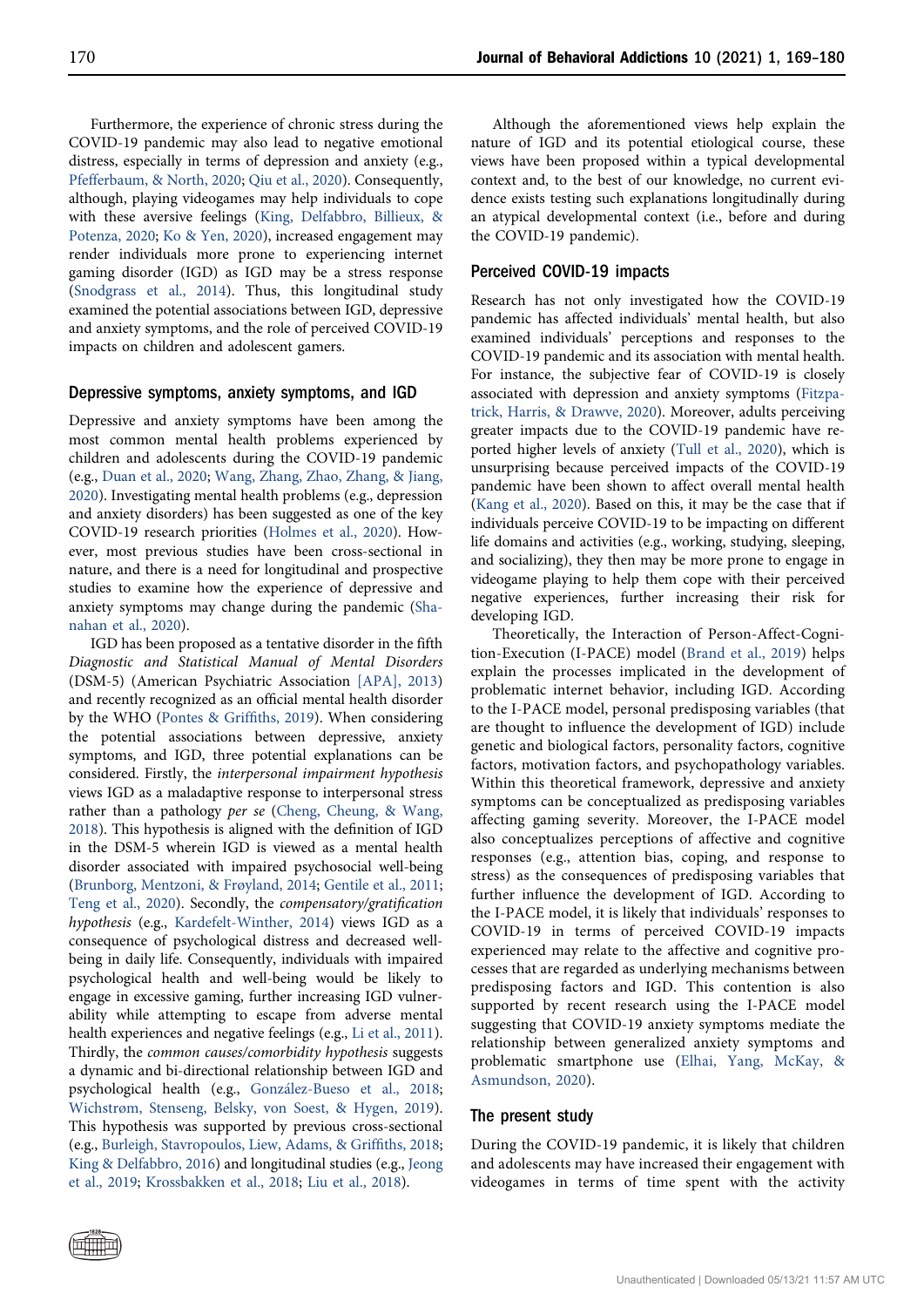[\(King et al., 2020](#page-11-1); [Kir](#page-11-15)a[ly et al., 2020](#page-11-15); [Ko & Yen, 2020\)](#page-11-2) to help them meet basic psychosocial needs during the "stay-at-home" period brought about by the pandemic. However, since the COVID-19 pandemic is a prominent life stressor, children and adolescents may choose to play videogames as a coping strategy to help reduce stress, and some may also play videogames problematically, further increasing their potential risk for IGD. Therefore, it is critical to distinguish these two kinds of gaming behaviors and investigate their unique association with depressive and anxiety symptoms during the pandemic. Because the long-term "stay-at-home" order may lead to depressive symptoms and acute stress elicited by the COVID-19 pandemic may lead to anxiety symptoms for children and adolescents, the present study focused on investigating these two mental health problems (i.e., depression and anxiety symptoms). Based on the assumptions of the I-PACE model ([Brand et al., 2019](#page-10-6)), the present longitudinal study examines the role of two key predisposing variables (e.g., depression and anxiety symptoms), and perceptions of affective and cognitive triggers (e.g., perceived COVID-19 impacts) on IGD among Chinese children and adolescents before and during the COVID-19 pandemic. Moreover, the model may have developmental (children and adolescents) and gender (boys and girls) differences, therefore, multi-group analyses will be carried out in the present study. Overall, the following key research questions (RQs) and hypotheses (Hs) will be investigated:

- RQ1 Were videogame use and IGD severity exacerbated during the COVID-19 pandemic? It is hypothesized that both videogame use and IGD severity increased during the COVID-19 pandemic in comparison to the period before the COVID-19 outbreak (Hypothesis 1 [H1]).
- RQ2 Are depressive and anxiety symptoms meaningful predictors of IGD symptoms during the COVID-19 pandemic or vice versa? It is hypothesized that both Time 1 depressive and anxiety symptoms will positively predict IGD at Time 2 after controlling for baseline IGD (Hypothesis 2 [H2]).
- RQ3 Do perceived COVID-19 impacts mediate the relationship between early depressive, anxiety symptoms, and subsequent IGD severity? It is hypothesized that perceived COVID-19 impacts will mediate the relationship between depressive and anxiety symptoms at Time 1 and IGD at Time 2 (Hypothesis 3 [H3]).

# **METHOD**

#### Participants and procedure

The sample comprised 1,778 children and adolescents (50.7% male) who were part of the Project of School Mental Health in Southwest China, a large longitudinal investigating the contextual factors (e.g., school, family, internet use) influencing the development of mental health of primary and secondary school students. All participants were sampled using cluster sampling from eight Chinese schools (four primary and four middle schools) at Chongqing, Sichuan, and Yunnan province in Southwest China during the 2018–2019 academic year. The present study used the data from Wave 3 (October to November 2019, before COVID-19 outbreak, Time 1 [T1]) and Wave 4 (April to May 2020, during the COVID-19 pandemic, Time 2 [T2]).

All schools provided authorization for data collection. Students from the 4th and 7th grades were required to additionally provide parental informed consent, and students' consent rates averaged 98% while parental consent rates averaged 94%. Only students who provided both personal and parental informed consent participated in the study ( $n = 2,111$ ). At T1, participants completed the study survey in the classroom setting while at T2 students completed an online survey from home ([https://www.wjx.](https://www.wjx.cn/app/survey.aspx) [cn/app/survey.aspx](https://www.wjx.cn/app/survey.aspx)) due to the COVID-19 restrictions. All participants received a ballpoint pen for taking part in the study.

The inclusion criteria approach included three steps. First, participants with missing data at T2 ( $n = 94, 21$ ) children and 73 adolescents) were excluded because they did not have data related to COVID-19. Second, participants who indicated their responses were "entirely false" or "false" were excluded ( $n = 99, 54$  children and 45 adolescents) using the question "How truthful were your survey responses? (Entirely false, false, true, entirely true)". Third, participants who did not play any videogames at both T1 and T2 were excluded ( $n = 140, 57$  children and 83 adolescents). Therefore, the final sample comprised 1,778 participants (875 children and 903 adolescents).

Monte Carlo power analysis for indirect effects [\(Schoemann, Boulton, & Short, 2017\)](#page-12-8) was conducted. Previous meta-analytic research suggested effect sizes for the association between IGD and poor psychological wellbeing to be small  $(r = 0.07-0.15,$  [Cheng et al., 2018](#page-10-3)). Therefore, a small effect size was set for  $a$  ( $r = 0.10$ ) and b  $(r = 0.10)$  paths. Consequently, recruiting a total of 1,000 participants would lead to power between 77% and 79% for the indirect effects (i.e.,  $a \times b$ ) at the  $p < 0.05$  level with 20,000 Monte Carlo replications. Thus, the sample recruited for the present study ( $n = 1,778$ ) was more than sufficient to provide adequate statistical power (>80%) to detect small indirect effects.

#### Measures

Demographic information included age, gender, family monthly income, parental education level, infection of COVID-19 related information, time spent at home during the pandemic period. This information is presented in [Table 1](#page-4-0).

Videogame use was assessed using a previously reported method (e.g., [Teng et al., 2019](#page-12-9)). Participants were required to list the names of their three favorite videogames, indicating how frequently they played each game (e.g.,  $1 =$  once each month,  $2 =$  once to twice each week,  $3 =$  three to six

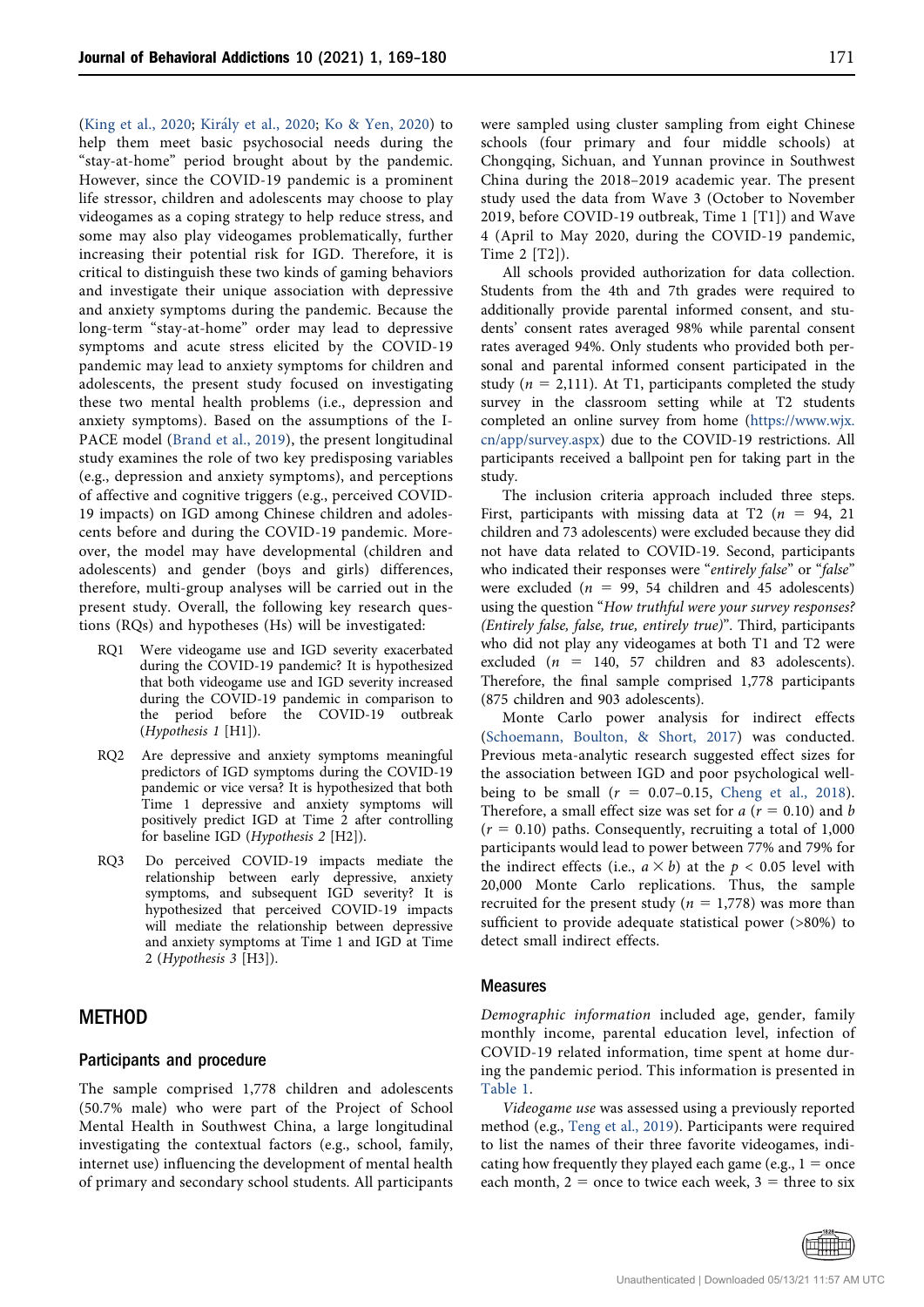Table 1. Key demographic information of the samples

<span id="page-4-0"></span>

|                                           |     | Children      | Adolescents      |      |
|-------------------------------------------|-----|---------------|------------------|------|
| Sample characteristics                    | n   | $\frac{0}{0}$ | $\boldsymbol{n}$ | $\%$ |
| Full sample                               | 875 | 49.2          | 903              | 50.8 |
| Gender                                    |     |               |                  |      |
| Male                                      | 456 | 52.1          | 445              | 50.7 |
| Female                                    | 419 | 47.9          | 458              | 49.3 |
| Family monthly income                     |     |               |                  |      |
| $<$ 3,000 ¥                               | 214 | 24.5          | 202              | 22.4 |
| $3,001 - 10,000 \text{ Y}$                | 445 | 50.9          | 501              | 55.5 |
| $>10,000 \text{ }$                        | 216 | 24.7          | 200              | 22.1 |
| Infection of COVID-19 related information |     |               |                  |      |
| Infection COVID-19 within community       | 36  | 4.1           | 23               | 2.6  |
| Infection COVID-19 with                   | 11  | 1.3           | 6                | 0.7  |
| family members                            |     |               |                  |      |
| Infection COVID-19 with                   | 10  | 1.1           | 7                | 0.8  |
| teachers/classmates                       |     |               |                  |      |
| Time spent at home                        |     |               |                  |      |
| <1 week                                   | 66  | 7.5           | 69               | 7.6  |
| 1 week to 1 month                         | 291 | 33.3          | 273              | 30.3 |
| $>1$ month                                | 518 | 59.2          | 561              | 62.1 |

times each week,  $4 =$  once each day,  $5 =$  many times each day) and the amount of time spent playing during each gaming session (e.g.,  $1 = 1-5$  mins,  $2 = 6-15$  mins,  $3 = 16-$ 30 mins,  $4 = 31-60$  mins,  $5 =$  more than 1 h). Participants could also report whether they had not played videogames by indicating "not applicable" for videogame names and for frequency/amount of time spent gaming. A videogame use index was then computed by multiplying the frequency of gaming ratings and time spent on each session, with the average scores of the three games computed as an overall measure of videogame use. For the score of the three videogames, the internal consistency coefficients were high across both waves (T1, McDonald's  $\omega = 0.843$ ; T2, McDonald'  $\omega = 0.843$ ).

The Internet Gaming Disorder Scale-Short Form (IGDS9- SF) [\(Pontes & Grif](#page-11-16)fiths, 2015) was used to assess the severity of IGD symptoms. This scale was developed based on the DSM-5 criteria for IGD. A 5-point Likert scale ( $1 =$  never to  $5 =$  very often) was used to rate all nine items during the past year (e.g., "Do you systematically fail when trying to control or cease your gaming activity?"). These nine items were averaged to create an IGD composite score, with higher scores suggesting greater IGD severity. The Chinese version of IGDS9- SF has shown adequate psychometric properties in previous research (e.g., [Teng et al., 2020](#page-12-5)). In the present study, McDonald's  $\omega$  coefficients for the IGDS9-SF were 0.891 (T1) and 0.916 (T2), further supporting its high levels of reliability.

Perceived COVID-19 impacts were assessed with five selfreport questions which examined the degree of perceived impacts caused by the COVID-19 pandemic on different life domains (i.e., study activities, sleep quality, lifestyle habits [e.g., eating habits, physical exercise, and entertainment], social activities, and family relationships) at T2. Participants rated the degree of perceived impact on a 10-point Likert scale ( $1 =$  no impact to  $10 =$  extreme impact), with greater scores suggesting greater perceived negative impact associated with COVID-19. This measure exhibited high internal consistency (McDonald's  $\omega = 0.800$ ) and adequate model fit

in the confirmatory factor analysis ( $\chi^2$ [5] = 63.79, p < 0.001,  $CFI = 0.964$ , TLI = 0.929, RMSEA = 0.078, 90% CI [0.062,  $0.096$ ], SRMR = 0.031).

The Chinese version of the Center for Epidemiologic Studies Depression Scale (CES-D; [Chen, Yang, & Li, 2009](#page-10-8)) was used to assess depressive symptoms. The scale comprises 20 items examining the frequency of depressive symptoms rated on a 4-point Likert scale ( $0 =$  never to 3  $=$ many times). The scale includes four sub-factors (i.e., depressed affect, positive affect, somatic activity, and interpersonal problems), and the scores range from 0 to 60, with higher scores indicating greater severity of depression. The scale showed high internal consistency coefficient in the present study at both T1 (McDonald's  $\omega = 0.925$ ) and T2 (McDonald's  $\omega = 0.933$ ).

The Chinese version of the State-Trait Anxiety Inventory was used to assess anxiety (STAI; [Shek, 1993\)](#page-12-10). Because state anxiety is more transient in nature, this study only included the trait anxiety subscale which comprises 20 items assessing the frequency of anxiety symptoms ( $1 =$  almost to  $4 =$  almost always). However, one item was excluded ("I wish I could be as happy as others seem to be") due to cultural reasons ([Chen et al.,](#page-10-9) [2013](#page-10-9)). The scale includes two factors (i.e., anxiety absence and anxiety presence), and the scores range from 19 to 76. Higher scores indicate a greater severity of anxiety symptoms. This scale showed high-reliability coefficients in the present study at both T1 (McDonald's  $\omega = 0.927$ ) and T2 (McDonald's  $\omega = 0.926$ ).

#### Analytical procedure

To address RQ1, paired sample t-test analysis was conducted to compare mean differences at T1 and T2 between the main study variables. Following this, descriptive and correlational analyses were conducted relating to the main study variables. To address RQ2, two cross-lagged panel models were esti-mated utilizing Mplus 8.4 [\(Muth](#page-11-17)é[n & Muth](#page-11-17)é[n, 1998](#page-11-17)-[2017\)](#page-11-17). The first model focused on depressive symptoms, IGD, and videogame use (see [Fig. 1](#page-5-0)) and the second model focused on anxiety symptoms, IGD, and videogame use (see [Fig. 3\)](#page-6-0). Because previous research (e.g., [Burleigh et al., 2018](#page-10-5); [Cheng](#page-10-3) [et al., 2018](#page-10-3); [Liu et al., 2018](#page-11-12)) suggested positively close relationships between the study variables, both cross-sectional correlations were calculated at T1 and T2. Moreover, the potential effects of gender, parental highest education levels, family monthly income, and time spent at home were controlled by entering these variables as covariates. To address RQ3, perceived COVID-19 as mediator was added to the cross-lagged panel models (see [Figs 2](#page-5-1) and [4\)](#page-6-1). To decrease estimation bias and obtain robust results, both models were estimated using robust maximum likelihood estimation (MLR) and used a full information maximum likelihood estimation method to deal with missing data ([Enders, 2010\)](#page-10-10). Moreover, to account for the nesting effects of students within school classrooms, the standard errors were corrected with the "type=complex" command ([McNeish, Stapleton, & Silverman, 2017](#page-11-18)) in Mplus 8.4.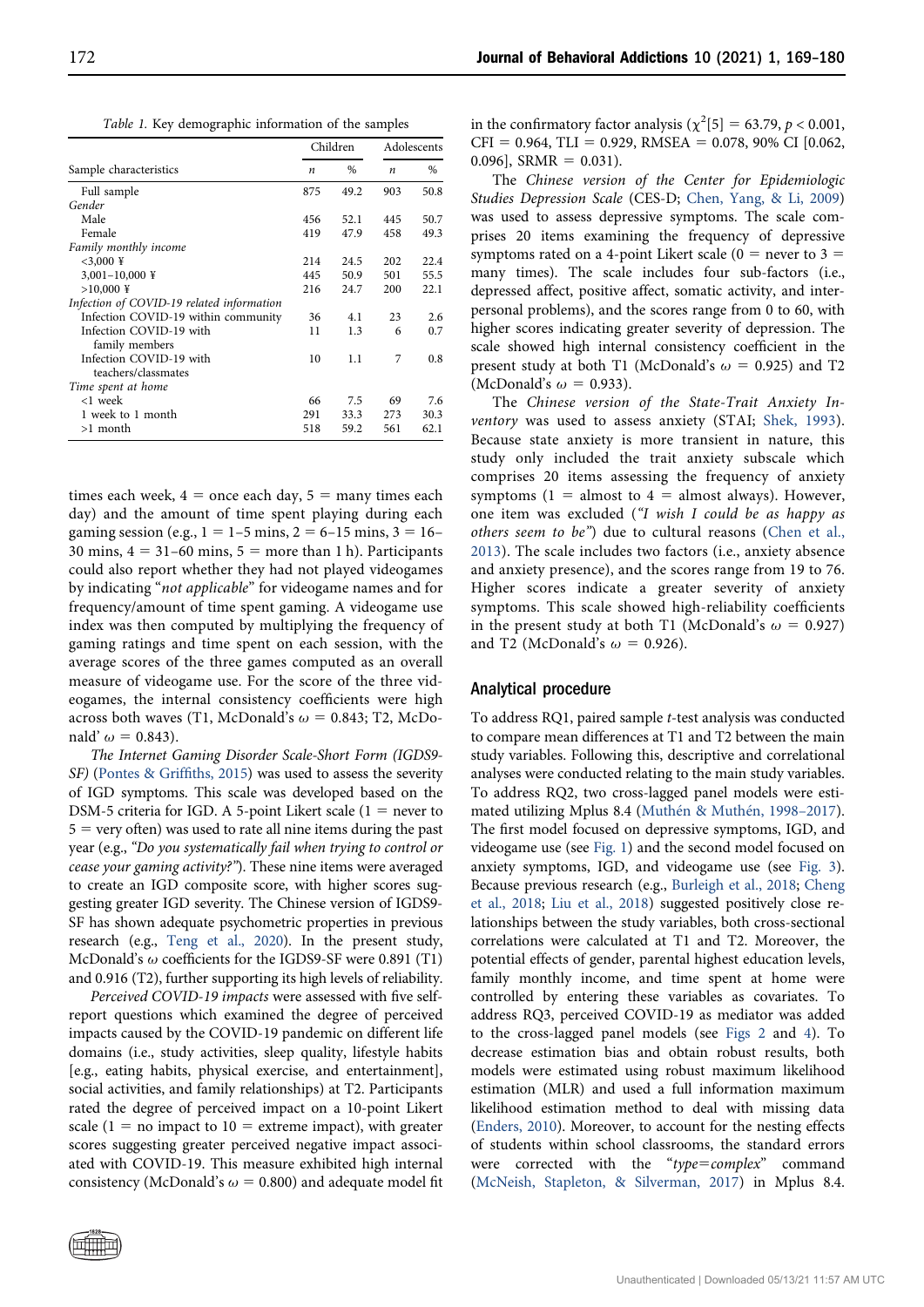<span id="page-5-0"></span>

Fig. 1. Cross-lagged panel model between Internet gaming disorder, videogame use and depressive symptoms before and during COVID-19 pandemic.

<span id="page-5-1"></span>Note. T1 = before COVID-19 pandemic, T2 = during COVID-19 pandemic. The model included covariate (age, sex, family monthly income, parental education level, time spent at home).

\*  $p < 0.05$ , \*\*  $p < 0.01$ 



Fig. 2. Mediation model of Perceived COVID-19 impacts between depressive symptoms and Internet gaming disorder. Note. T1 = before COVID-19 pandemic, T2 = during COVID-19 pandemic. The model included covariate (age, sex, family monthly income, parental education level, time spent at home).

\*  $p < 0.05$ , \*\*  $p < 0.01$ 

Moreover, 95% confidence intervals (CIs) were computed for standardized path coefficients and indirect effect  $(\beta)$ . Both the measurement model fits are shown in Table S1.

#### Ethics

The study procedures were carried out following the Declaration of Helsinki. The Institutional Review Board of the Faculty of Psychology, Southwest University approved the study.

## RESULTS

#### Descriptive and correlational findings

Using the cutoff  $\geq 20$  for CES-D ([Chen et al., 2009](#page-10-8)), 33.6% of participants at T1 (267 boys and 336 girls) and 33.8% at T2 (267 boys and 334 girls) had depressive symptoms. Using the cutoff  $\geq$  44 for STAI, 36.2% of participants at T1 (289 boys and 355 girls) and 40.2% of participants at T2 (330

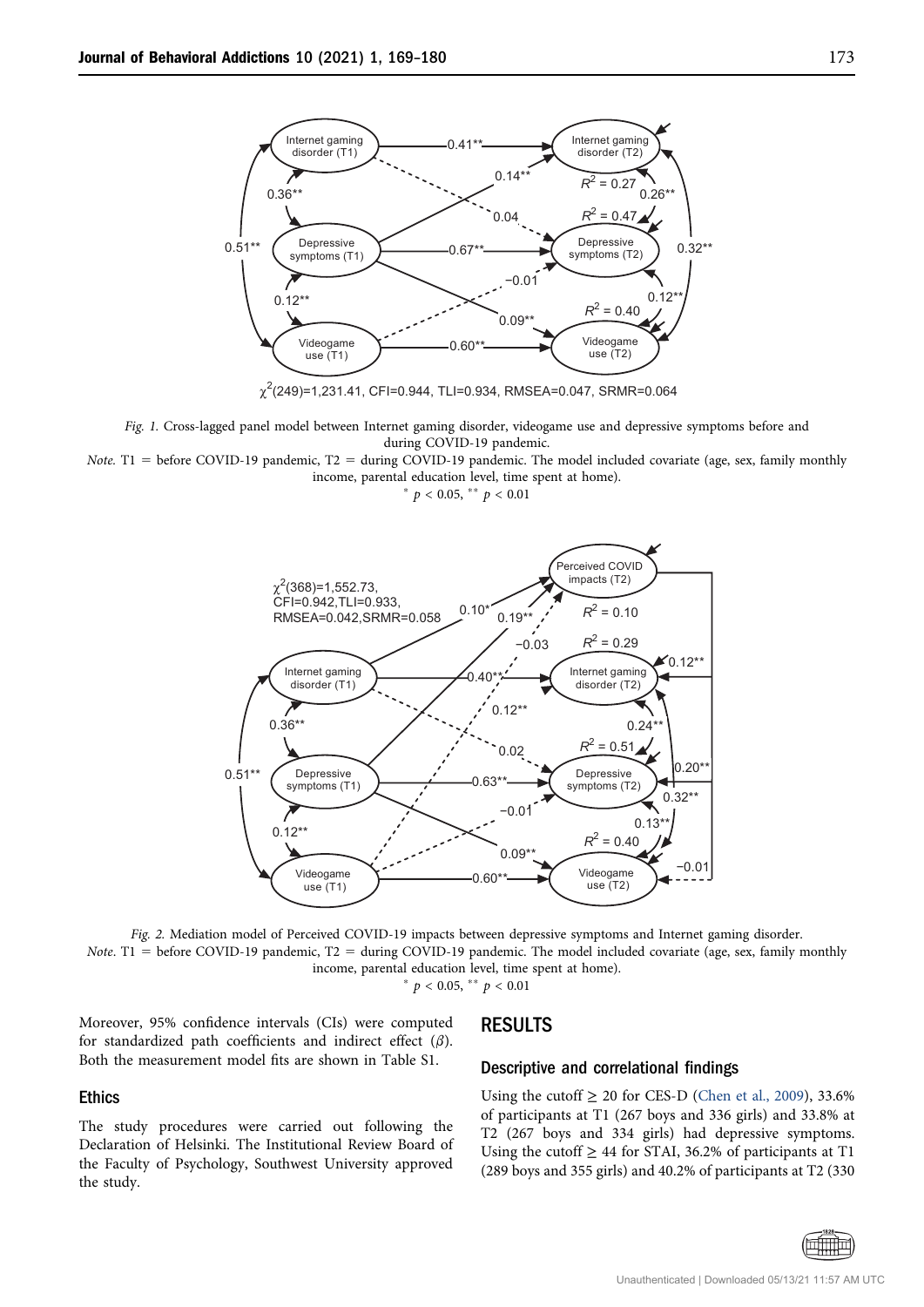<span id="page-6-0"></span>

Fig. 3. Cross-lagged panel model between Internet gaming disorder, videogame use and anxiety symptoms before and during COVID-19 pandemic.

<span id="page-6-1"></span>*Note.* T1 = before COVID-19 pandemic, T2 = during COVID-19 pandemic. The model included covariate (age, sex, family monthly income, parental education level, time spent at home).

\*  $p < 0.05$ , \*\*  $p < 0.01$ 



Fig. 4. Mediation model of Perceived COVID-19 impacts between anxiety symptoms and Internet gaming disorder. Note. T1 = before COVID-19 pandemic, T2 = during COVID-19 pandemic. The model included covariate (age, sex, family monthly income, parental education level, time spent at home). \*  $p < 0.05$ , \*\*  $p < 0.01$ 

boys and 385 girls) had anxiety symptoms. Additionally, according to the DSM-5 ([APA, 2013\)](#page-10-2), 3.6% of participants at T1 (55 boys and 9 girls) and 5.0% at T2 (72 boys and 17 girls) endorsed at least five IGD items "often, or very often".

As shown in [Table 2](#page-7-0), both samples had higher levels of videogame use at T2 compared to T1 (children,  $d = -0.20$ , and adolescents,  $d = -0.15$ ). Furthermore, adolescents exhibited a higher severity of IGD at T2 ( $p = 0.035$ ,

 $d = -0.07$ ) compared to T1, but not found among children  $(p = 0.287, d = -0.04)$ . For anxiety symptoms, the results showed significantly higher scores at T2 in comparison to T1 in the total sample ( $p = 0.004$ ,  $d = -0.07$ ) and adolescent sample ( $p = 0.008$ ,  $d = -0.09$ ) but not in the children sample ( $p = 0.117$ ,  $d = -0.05$ ). With regards to depressive symptoms, no significant differences emerged across the total sample ( $p = 0.090$ ), children sample ( $p = 0.546$ ), and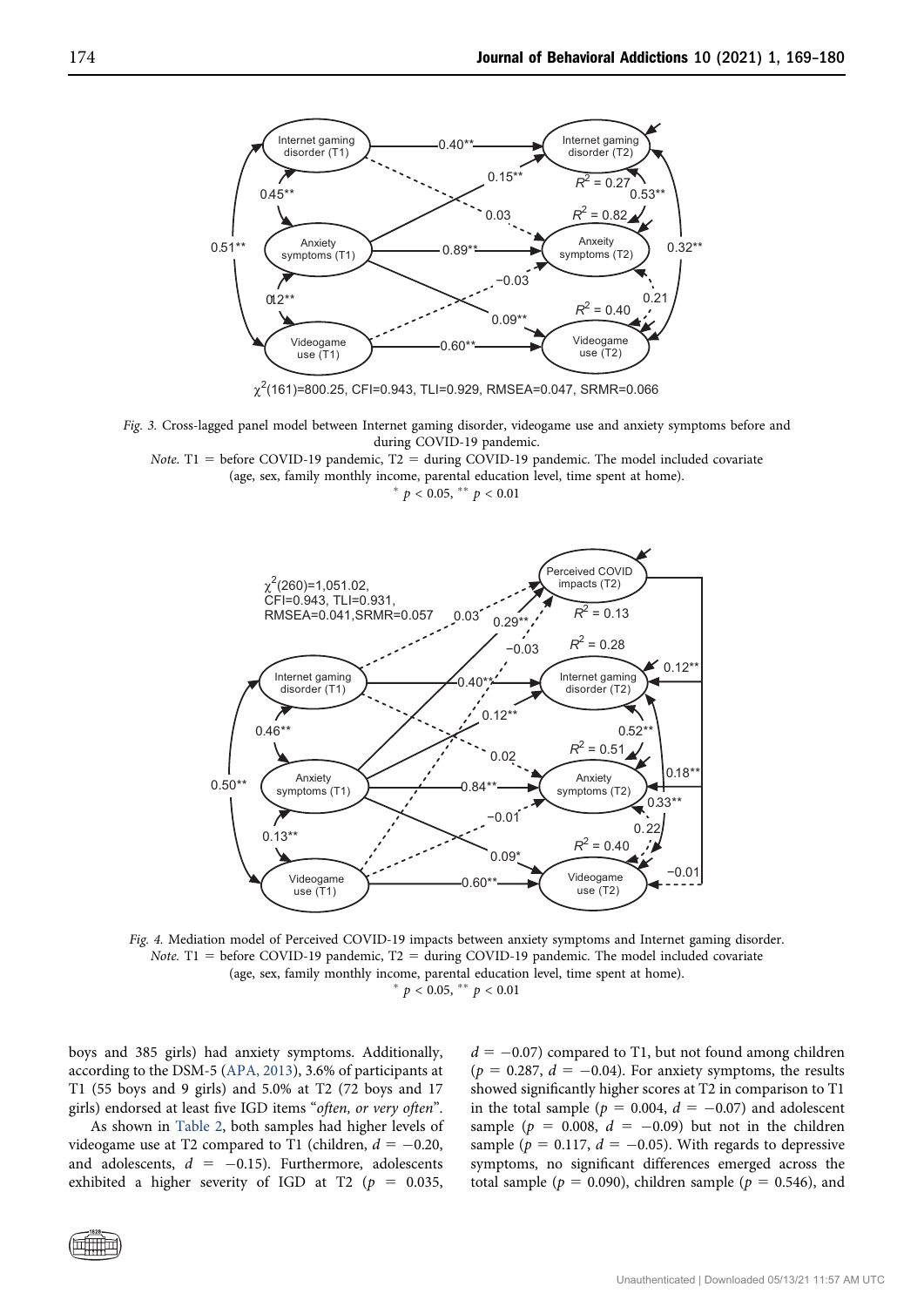| Indicators                      | T1                                                             |      | T <sub>2</sub> |      |           |                |         |         |
|---------------------------------|----------------------------------------------------------------|------|----------------|------|-----------|----------------|---------|---------|
|                                 | <b>SD</b><br><b>SD</b><br>$\boldsymbol{M}$<br>$\boldsymbol{M}$ |      | Correlations   | t(d) | p         | Cohen's $d$    |         |         |
| Overall sample $(n = 1,778)$    |                                                                |      |                |      |           |                |         |         |
| Videogame use                   | 6.86                                                           | 4.67 | 7.55           | 4.96 | $0.55***$ | $-6.96(1,522)$ | < 0.001 | $-0.18$ |
| Internet gaming disorder        | 1.73                                                           | 0.76 | 1.77           | 0.80 | $0.48***$ | $-2.25(1,777)$ | 0.025   | $-0.05$ |
| Depressive symptoms             | 0.81                                                           | 0.59 | 0.83           | 0.60 | $0.68***$ | $-1.69(1,756)$ | 0.090   | $-0.04$ |
| Anxiety symptoms                | 1.95                                                           | 0.65 | 1.98           | 0.66 | $0.71***$ | $-2.88(1,741)$ | 0.004   | $-0.07$ |
| Children sample ( $n = 875$ )   |                                                                |      |                |      |           |                |         |         |
| Videogame use                   | 6.86                                                           | 4.75 | 7.70           | 4.90 | $0.49**$  | $-5.57(754)$   | < 0.001 | $-0.20$ |
| Internet gaming disorder        | 1.67                                                           | 0.75 | 1.70           | 0.78 | $0.45***$ | $-1.06(874)$   | 0.287   | $-0.04$ |
| Depressive symptoms             | 0.70                                                           | 0.58 | 0.71           | 0.59 | $0.64***$ | $-0.61(870)$   | 0.546   | $-0.02$ |
| Anxiety symptoms                | 1.77                                                           | 0.65 | 1.81           | 0.66 | $0.64***$ | $-1.57(853)$   | 0.117   | $-0.05$ |
| Adolescent sample ( $n = 903$ ) |                                                                |      |                |      |           |                |         |         |
| Videogame use                   | 6.85                                                           | 4.60 | 7.41           | 5.02 | $0.61***$ | $-4.22(767)$   | < 0.001 | $-0.15$ |
| Internet gaming disorder        | 1.79                                                           | 0.77 | 1.84           | 0.81 | $0.50**$  | $-2.11(902)$   | 0.035   | $-0.07$ |
| Depressive symptoms             | 0.91                                                           | 0.59 | 0.94           | 0.58 | $0.69**$  | $-1.84(885)$   | 0.066   | $-0.06$ |
| Anxiety symptoms                | 2.11                                                           | 0.60 | 2.15           | 0.61 | $0.75***$ | $-2.66(887)$   | 0.008   | $-0.09$ |

<span id="page-7-0"></span>Table 2. Mean differences between among the main study variables before the COVID-19 pandemic (T1) and during the COVID-19 pandemic (T2)

Note: \*\*  $p < 0.01$ . T1 = before COVID-19 pandemic, T2 = during COVID-19 pandemic.

adolescent sample ( $p = 0.066$ ) at T1 and T2. As shown in [Table 3,](#page-7-1) positive correlations among the main study variables were found at both T1 and T2 ( $r = 0.07-0.81$ , all  $p$ -values < 0.01).

## Perceived COVID-19 impacts, depressive symptoms, and IGD

After controlling for the covariates (e.g., age, gender, parental educational level, family monthly income, and time spent at home), the cross-lagged panel model analyses yielded adequate fits. As shown in Fig. 1, autoregression path coefficients were significant in depressive symptoms, IGD, and videogame use from T1 to T2. Cross-sectional correlation coefficients were also significant both in T1 and T2 (all  $p$ -values<0.01). The paths further suggested that depressive symptoms were a significant predictor of videogame use  $(\beta = 0.09, 95\% \text{ CI}[0.04, 0.14])$  and IGD ( $\beta = 0.14, 95\% \text{ CI}$  [0.10, 0.19]) from T1 to T2. However, videogame use ( $\beta$  =  $-0.01$ , 95% CI[ $-0.07$ , 0.05]) and IGD ( $\beta = 0.04$ , 95% CI  $[-0.02, 0.10]$ ) were not predictors of depressive symptoms from T1 to T2.

Furthermore, when perceived COVID-19 impacts were included as a mediator in the model, the results also suggested adequate fits. The path coefficients further indicated that depressive symptoms at T1 predicted perceived COVID-19 impacts at T2 ( $\beta$  = 0.19, 95% CI[0.13, 0.25]) and that perceived COVID-19 impacts also predicted IGD at T2  $(\beta = 0.12, 95\% \text{ CI}[0.08, 0.17])$ . Furthermore, the specific indirect effect of depressive symptoms at T1 on IGD at T2, via perceived COVID-19 impacts was statistically significant (effect:  $a \times b = 0.023$ , 95% CI[0.010, 0.036]). Moreover, all three variables showed significant autoregression path coefficients and cross-sectional correlation coefficients (see Fig. 3). The covariates and other path coefficients can be found in Table S2.

<span id="page-7-1"></span>

| Indicators                         |          | 2        | 3       | 4       | 5       | 6       | 7       | 8       | 9        |
|------------------------------------|----------|----------|---------|---------|---------|---------|---------|---------|----------|
| 1. Videogame use [T1]              |          |          |         |         |         |         |         |         |          |
| 2. Videogame use [T2]              | 0.56     |          |         |         |         |         |         |         |          |
| 3. Internet gaming disorder [T1]   | 0.44     | 0.36     |         |         |         |         |         |         |          |
| 4. Internet gaming disorder [T2]   | 0.30     | 0.42     | 0.48    |         |         |         |         |         |          |
| 5. Depressive symptoms [T1]        | 0.13     | 0.15     | 0.36    | 0.27    |         |         |         |         |          |
| 6. Depressive symptoms [T2]        | 0.10     | 0.16     | 0.28    | 0.35    | 0.68    |         |         |         |          |
| 7. Anxiety symptoms [T1]           | 0.09     | 0.12     | 0.36    | 0.26    | 0.81    | 0.63    |         |         |          |
| 8. Anxiety symptoms [T2]           | 0.08     | 0.14     | 0.31    | 0.35    | 0.65    | 0.81    | 0.71    |         |          |
| 9. Perceived COVID-19 impacts [T2] | 0.08     | 0.07     | 0.17    | 0.22    | 0.24    | 0.35    | 0.26    | 0.34    |          |
| Range                              | $1 - 25$ | $1 - 25$ | $1 - 5$ | $1 - 5$ | $0 - 3$ | $0 - 3$ | $1 - 4$ | $1 - 4$ | $1 - 10$ |
| Mean                               | 6.86     | 7.55     | 1.73    | 1.77    | 0.81    | 0.83    | 1.95    | 1.98    | 3.32     |
| <b>Standard Deviation</b>          | 4.67     | 4.96     | 0.76    | 0.80    | 0.59    | 0.60    | 0.65    | 0.66    | 1.94     |
| Skewness                           | 1.65     | 1.33     | 1.35    | 1.21    | 0.99    | 1.03    | 0.46    | 0.29    | 1.00     |
| Kurtosis                           | 3.25     | 1.81     | 2.08    | 1.34    | 0.65    | 0.90    | $-0.40$ | $-0.63$ | 0.85     |

Table 3. Correlation matrix between the main variables of the study

Note: All correlations were significant at the  $p < 0.01$  level. T1 = before COVID-19 pandemic, T2 = during COVID-19 pandemic.

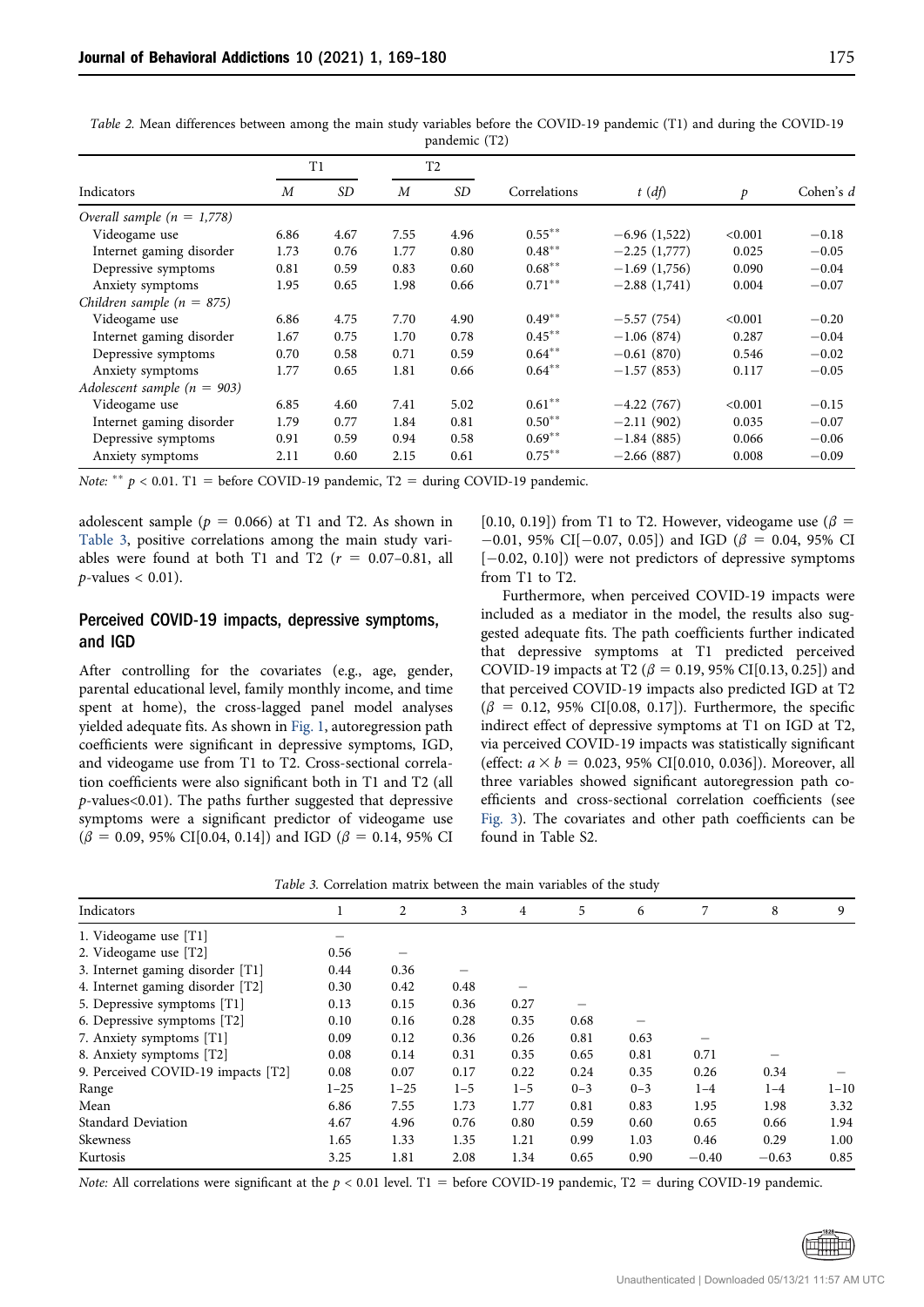## Perceived COVID-19 impacts, anxiety symptoms, and IGD

After controlling the covariates, the model also yielded adequate fit. As shown in Fig. 3, autoregression path coefficients were significant for anxiety symptoms, IGD, and videogame use from T1 to T2. Cross-sectional correlation coefficients were also significant both at T1 and T2 (in addition to T2 videogame use and T2 anxiety symptoms). Anxiety symptoms at T1 predicted IGD at T2 ( $\beta = 0.15$ , 95% CI[0.09, 0.21]) and videogame use at T2 ( $\beta = 0.09$ , 95% CI[0.04, 0.14]). However, videogame use ( $\beta = -0.03$ , 95% CI[-0.12, 0.07]) and IGD ( $\beta$  = 0.03, 95% CI[-0.04, 0.09]) were not predictors of anxiety symptoms from T1 to T2.

Moreover, when perceived COVID-19 impacts were included as a mediator in the model (Fig. 4), the results also suggested adequate fits. The path coefficients further indicated that anxiety symptoms at T1 were the predictors of perceived COVID-19 impacts ( $\beta = 0.29, 95\%$  CI[0.23, 0.36]) and that perceived COVID-19 impacts were also the predictors of IGD at T2 ( $\beta$  = 0.12, 95% CI[0.07, 0.17]). Furthermore, the specific indirect effect of anxiety symptoms at T1→Perceived COVID impacts→IGD at T2 ( $a \times b =$ 0.034, 95% CI[0.017, 0.051]), was statistically significant. Moreover, all three variables showed significant autoregression path coefficients and cross-sectional correlation coefficients (in addition to T2 videogame use and T2 anxiety symptoms). More details about covariates and other path coefficients are shown in Table S3. Depression and anxiety symptoms factors were also combined as a common latent variable to run the cross-lagged panel model. The results remained the same as the aforementioned separated models (see Figs S1 and S2).

### Additional analyses

To compare model differences between children and adolescents, multiple-group analyses were conducted (restricted and unrestricted models fit comparison are shown in Table S4). For the depressive symptoms model, no effect was found for the developmental difference between the children and adolescent samples  $(\Delta \chi^2[13] = 7.03, p = 0.901)$ . However, for the anxiety symptoms model, multiple-group analyses indicated a significant developmental difference  $(\Delta \chi^2[13] = 30.51, p = 0.004)$ . More specifically, three paths were significantly different: (i) T1 anxiety symptoms→T2 anxiety symptoms (*Wald*  $\chi^2$  = 4.59, p = 0.032,  $\beta_{\text{children}}$  = 0.76 vs.  $\beta_{\text{adolescents}} = 0.90$ ); (ii) T1 videogame use→T2 videogame use (*Wald*  $\chi^2$  =5.04,  $p = 0.025$ ,  $\beta_{\text{children}} = 0.54$  vs.  $\beta_{\text{adolescents}} = 0.65$ ); and (iii) T2 COVID-19 impacts→T2 anxiety symptoms (Wald  $\chi^2 = 12.07$ ,  $p = 0.001$ ,  $\beta_{\text{children}} =$ 0.30 vs.  $\beta_{\text{adolescents}} = 0.09$ ). Further details concerning the multiple-group path coefficients are shown in Table S5.

To compare gender differences between boys and girls, multiple-group analyses were also conducted. For the depressive symptoms model, a significant gender difference was found  $(\Delta \chi^2[13] = 30.59, p = 0.004)$ . More specifically,

three paths were significantly different: (i) T1 IGD→T2 IGD (Wald  $\chi^2 = 5.31$ ,  $p = 0.021$ ,  $\beta_{\text{boys}} = 0.34$  vs.  $\beta_{\text{girls}} = 0.47$ ); (ii) T1 videogame use→T2 videogame use (Wald  $\chi^2 = 4.89$ ,  $p = 0.027$ ,  $\beta_{\text{boys}} = 0.64$  vs.  $\beta_{\text{girls}} = 0.49$ ); and (iii) T1 depressive symptoms→T2 IGD (Wald  $\chi^2$  = 7.90, p = 0.005,  $\beta_{\text{boys}} = 0.17$  vs.  $\beta_{\text{girls}} = 0.06$ ). Further details concerning the multiple-group path coefficients are shown in Table S6. For the anxiety symptoms model, multiple-group analyses indicated a significant gender difference  $(\Delta \chi^2[13] = 27.09,$  $p = 0.012$ ). More specifically, three paths were significantly different: (i) T1 videogame use→T2 videogame use (Wald  $\chi^2$  $= 4.73, p = 0.030, \beta_{\text{boys}} = 0.63 \text{ vs. } \beta_{\text{girls}} = 0.48$ ); (ii) T1 IGD→T2 IGD (Wald  $\chi^2$  = 5.99,  $p = 0.014$ ,  $\beta_{\text{boys}} = 0.32$  vs.  $\beta_{\text{orils}} = 0.47$ ); and (iii) T1 anxiety symptoms→T2 IGD (Wald  $\chi^2 = 5.16$ ,  $p = 0.023$ ,  $\beta_{\text{boys}} = 0.18$  vs.  $\beta_{\text{girls}} = 0.04$ ). Further details concerning the multiple-group path coefficients are shown in Table S7.

# **DISCUSSION**

The present study used a longitudinal design to investigate whether changes in videogame use and IGD severity occurred in the context of the COVID-19 pandemic. The results indicated that the amount of videogame use and IGD severity increased significantly among adolescents during the COVID-19 pandemic. Furthermore, the findings suggested that depressive and anxiety symptoms before the COVID-19 pandemic positively predicted IGD severity and videogame use during the COVID-19 pandemic, but not inversely, further supporting the compensatory hypothesis (e.g., [Kar](#page-11-6)[defelt-Winther, 2014\)](#page-11-6). The findings were also consistent with the I-PACE model ([Brand et al., 2019\)](#page-10-6) and indicated that perceived COVID-19 impacts was a significant mediator in the relationship between depressive symptoms and anxiety symptoms before the COVID-19 pandemic and IGD severity during the COVID-19 pandemic.

Overall, the findings of this study were consistent with previous scholarly contentions suggesting that the COVID-19 pandemic would potentially lead to children and adolescents being more engaged with playing videogames ([King et al., 2020;](#page-11-1) [Kir](#page-11-15)[aly et al., 2020;](#page-11-15) [Ko & Yen,](#page-11-2) [2020](#page-11-2)). The predicted increase in videogame engagement may be conceptualized as a coping mechanism that helped children and adolescents cope with the mental health burden associated with the COVID-19 pandemic because recent research examining the effects of the COVID-19 pandemic on youth mental health found that children and adolescents are prone to experiencing psychiatric disorders ([Liang et al., 2020\)](#page-11-19). Although it is reasonable to expect that children and adolescents may engage in increased video gaming activities to cope with pandemicrelated stress, potentially rendering them more vulnerable to IGD due to greater exposure, in the present study only adolescents (and not children) increased their IGD severity during the COVID-19 pandemic. There may be a few potential developmental and parental-related factors underpinning this finding.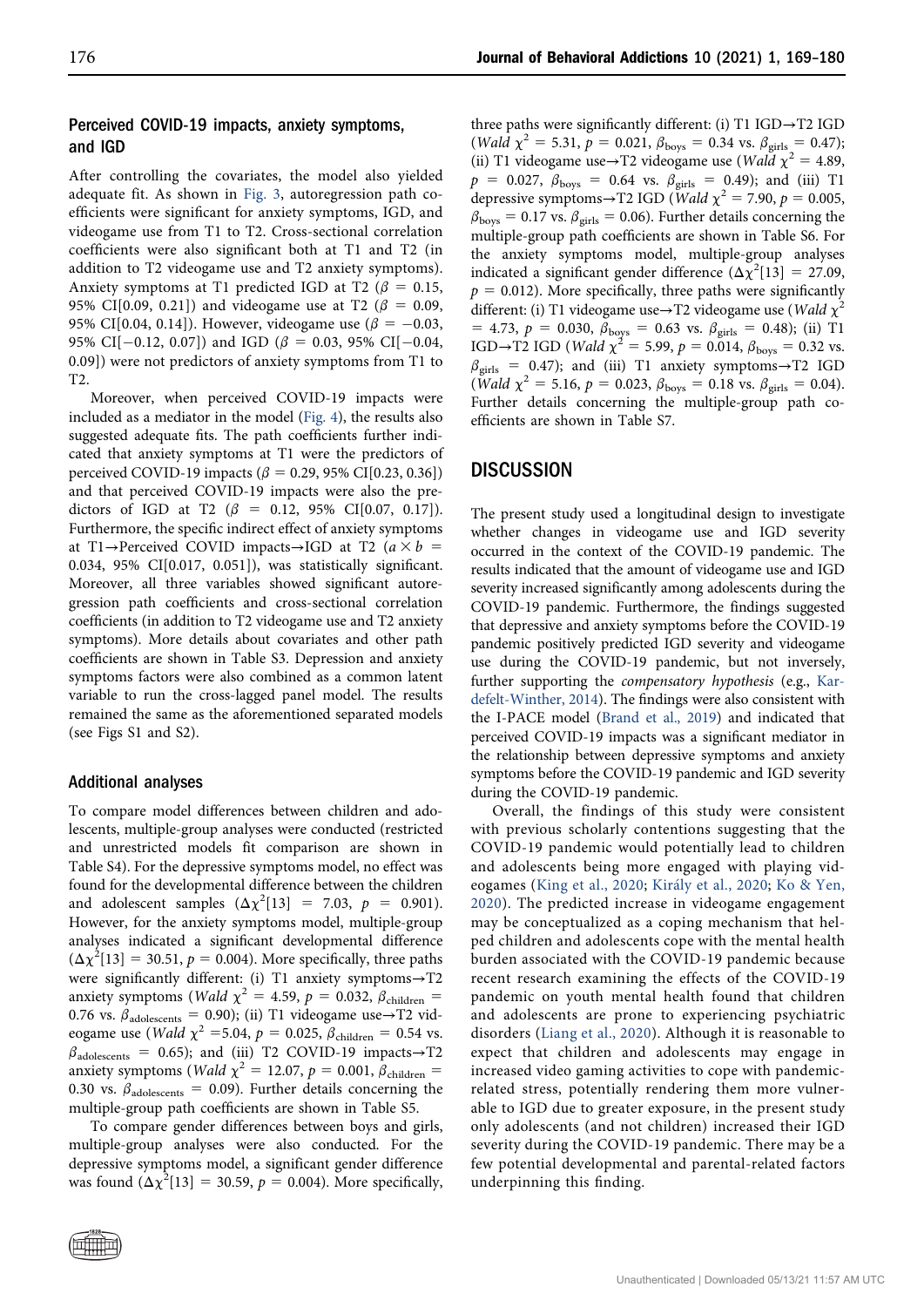In terms of potential developmental factors, it is worth noting that adolescence represents a period of transition from childhood to adulthood that starts with the onset of puberty and finishes with successful parental independence ([Casey &](#page-10-11) [Caudle, 2013\)](#page-10-11). It is well-known that adolescence is associated with increased risk for the onset of various emotional and behavioral problems, making it a critical period of vulnerability for addictive disorders [\(Crews, He, & Hodge, 2007;](#page-10-12) [Steinberg, 2005](#page-12-11)), including IGD [\(Gentile et al., 2011;](#page-11-5) [Peeters,](#page-11-20) [Koning, & van den Eijnden, 2018\)](#page-11-20). Therefore, when faced with COVID-19 pandemic-related stress, compared to children, adolescents may select negative coping strategies leading to the development of IGD via excessive and dysregulated gaming. In terms of parental-related factors, it could be that children benefitted more from the closer parental supervision received during the lockdown stage of the pandemic as they are generally more likely to obey their parents than adolescents [\(Lwin, Stanaland, & Miyazaki, 2008\)](#page-11-21). Consequently, children may have presented with a lower risk of experiencing higher IGD severity than adolescents due to parental mediation, monitoring, and supervision.

The present study also found that pre-pandemic depressive and anxiety symptoms predicted videogame use and IGD severity during the COVID-19 pandemic. This finding provides further support to the compensatory hypothesis [\(Kardefelt-Winther, 2014\)](#page-11-6), which proposes that IGD may develop as a dysfunctional compensation mechanism, and resulting from poorer psychological health during the pandemic period. This result was also consistent with previous meta-analytic studies ([Richard, Fletcher, Boutin,](#page-12-12) [Derevensky, & Temcheff, 2020](#page-12-12)) and empirical research showing that decreased psychosocial health can lead to IGD [\(Maroney, Williams, Thomas, Skues, & Moulding, 2019;](#page-11-22) [Wartberg, Kriston, Zieglmeier, Lincoln, & Kammerl, 2019](#page-12-13)). It may be the case that the adolescents recruited presented with high levels of baseline depressive symptoms, which may have facilitated excessive gaming behaviors because longitudinal research suggests that depression and anxiety are a risk factor for IGD [\(Burleigh et al., 2018\)](#page-10-5), which may be of particular importance during the COVID-19 pandemic period.

The present study also found that perceived COVID-19 impacts played a key mediating role in the longitudinal relationship between depressive and anxiety symptoms before the COVID-19 pandemic and IGD severity during the COVID-19 pandemic. This finding aligns with previous cross-sectional research ([Duan et al., 2020;](#page-10-1) [Huang & Zhao,](#page-11-23) [2020;](#page-11-23) [Wang et al., 2020\)](#page-12-3) suggesting that increased perceived COVID-19 impacts may elicit psychiatric disorders ([Tull](#page-12-7) [et al., 2020](#page-12-7)), possibly related to addictive disorders ([Marsden](#page-11-24) [et al., 2020](#page-11-24)) alongside depressive and anxiety disorders [\(Huang & Zhao, 2020\)](#page-11-23). As mentioned, this finding can also be understood within the I-PACE model ([Brand et al., 2019](#page-10-6)) because COVID-19 pandemic-related stress may be conceptualized as a trigger related to cognition and affect that may be affected by predisposing variables (e.g., depression and anxiety symptoms), with greater perceived COVID-19 impacts potentially leading to greater IGD severity. As supported by many previous studies on addiction ([Elhai et al., 2020](#page-10-7)), the I-PACE is a robust model explaining the development of behavioral addictions, such as IGD, smartphone addiction, internet addiction, and alcoholrelated addictions [\(Brand et al., 2019\)](#page-10-6).

The present study did not find any developmental (children and adolescents) or gender (boys and girls) differences in the relationships between depressive symptoms, anxiety symptoms, and IGD. In addition to the autoregression path of videogame use and IGD from T1 to T2, there was only one significant gender difference (i.e., both depressive and anxiety symptoms at T1 suggested strong prediction to IGD at T2). More specifically, boys were more likely to be playing videogames and experiencing IGD. Here, gaming may have been utilized as a way to cope with negative affect (e.g., [Blasi et al.,](#page-10-13) [2019;](#page-10-13) [Shi, Renwick, Turner, & Kirsh, 2019](#page-12-14)). However, other mixed findings concerning developmental and gender differences warrant further research.

The present study has several strengths. Firstly, it is the first longitudinal study, to the best of our knowledge, to examine how the COVID-19 pandemic may influence the development of IGD, depressive symptoms, and anxiety symptoms. Secondly, instead of recruiting an adult or a community-based sample, we recruited a sample of children and adolescents, providing a developmental perspective about the relationship between the mental health effects of the COVID-19 pandemic and IGD. Thirdly, we tested the mediating effect of perceived COVID-19 impacts on the link between depressive symptoms, anxiety symptoms, and subsequent IGD during the pandemic.

Notwithstanding these potential strengths, several potential limitations should be noted. Although this study was guided by the I-PACE model, only a few factors were examined. A wider range of factors should be examined within the I-PACE model, such as personality, cognitive, and motivational factors [\(Brand et al., 2019\)](#page-10-6). Another potential limitation is that this study did not examine within-person effects [\(Hamaker, Kuiper, & Grasman, 2015](#page-11-25)) because we only included two waves of data to test two cross-lagged panel models. Finally, the study relied on self-report data which is subject to well-known methodological biases.

## CONCLUSIONS AND IMPLICATIONS

This study adopted a longitudinal research design (albeit relatively short-term) and is the first empirical study to examine the potential effects of the COVID-19 pandemic on videogame use and IGD severity. Overall, the findings demonstrated that both videogame use and IGD severity increased significantly during the COVID-19 pandemic, especially for young adolescents. More specifically, prepandemic depressive and anxiety symptoms predicted greater videogame use and IGD severity during the pandemic period. These findings supported the compensatory hypothesis in the context of the pandemic. Furthermore, the results obtained provided further support for the I-PACE model [\(Brand et al., 2019](#page-10-6)), in which perceived COVID-19 impacts were a mediator between depression

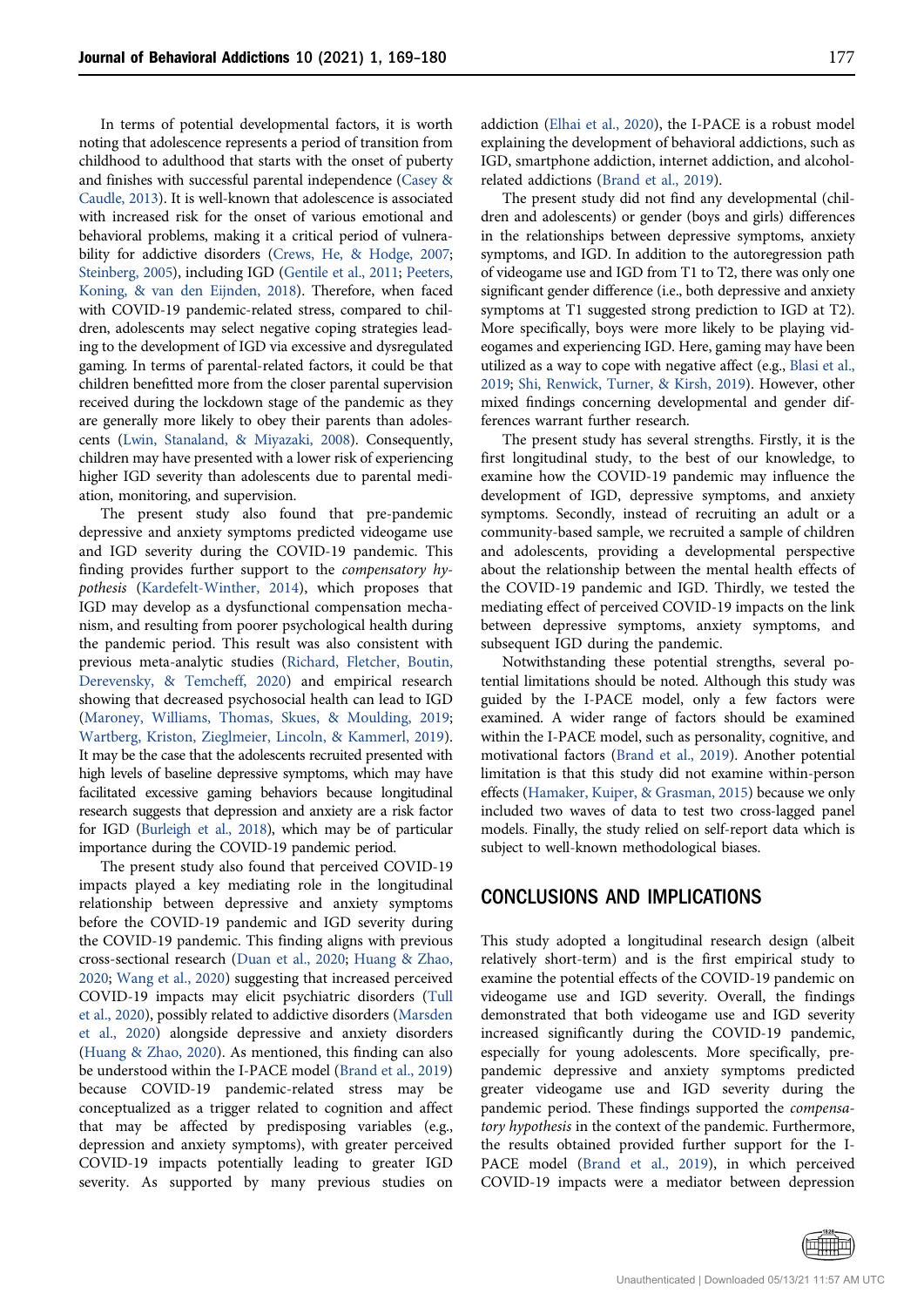symptoms, anxiety symptoms, and IGD. In conclusion, while videogame use during the COVID-19 increased significantly for both children and adolescents, IGD may not be entirely and directly associated with the COVID-19 pandemic because only adolescents exhibited greater IGD severity during the COVID-19 pandemic in comparison to the pre-pandemic period.

Finally, the findings obtained present important clinical and preventative implications. As the COVID-19 pandemic has influenced various aspects of daily life and fueled greater mental health challenges due to the increased prevalence of psychiatric disorders (e.g., IGD, anxiety, and depression), the importance of early treatment approaches and the role of mental health services should be emphasized, particularly during a pandemic. Although playing videogames can be an effective way to cope with the mental health challenges brought about by the COVID-19 pandemic ([Viana & de](#page-12-15) [Lira, 2020](#page-12-15)), balancing the time spent gaming to cope with the COVID-19 is paramount ([Kir](#page-11-15)[aly et al., 2020](#page-11-15)). More importantly, specific vulnerable populations such as adolescents should be focused on targeted preventative initiatives to curb addictive disorders related to technology use during a pandemic because they appear to present with greater vulnerability in comparison to children.

Funding sources: This study was supported by the Fundamental Research Funds for the Central Universities (grant numbers, SWU1909106), the China Postdoctoral Science Foundation (grant numbers, 2018M640892), and the Chongqing Special Postdoctoral Science Foundation (grant numbers, XmT2018010).

Authors' contribution: ZT and CG contributed to conception and design of the study. ZT and QN contributed to data collection and statistical analysis. HMP and QN contributed to the literature review. ZT, HMP and MDG contributed to writing of the manuscript. ZT, HMP and MDG contributed to revising the manuscript. ZT and CG provided funds to conduct the study. All authors have approved the final version of the manuscript.

Conflicts of Interest: The authors declare no conflict of interest.

# APPENDIX A: SUPPLEMENTARY MATERIAL

The online version of this article offers supplementary material [https://doi.org/10.1556/2006.2021.00016.](https://doi.org/10.1556/2006.2021.00016)

# **REFERENCES**

<span id="page-10-2"></span>American Psychiatric Association. (2013). Diagnostic and statistical manual of mental disorders (5th ed.). Arlington, VA: American Psychiatric Publishing.

- <span id="page-10-0"></span>BBC. (2020). Lockdown and loaded: Coronavirus triggers video game boost. Retrieved September 3, 2020, from [https://www.](https://www.bbc.com/news/business-52555277) [bbc.com/news/business-52555277](https://www.bbc.com/news/business-52555277).
- <span id="page-10-13"></span>Blasi, M. D., Giardina, A., Giordano, C., Coco, G. L., Tosto, C., Billieux, J., et al. (2019). Problematic video game use as an emotional coping strategy: Evidence from a sample of MMORPG gamers. Journal of Behavioral Addictions, 8(1), 25– 34. <https://doi.org/10.1556/2006.8.2019.02>.
- <span id="page-10-6"></span>Brand, M., Wegmann, E., Stark, R., Müller, A., Wölfling, K., Robbins, T. W., et al. (2019). The Interaction of Person-Affect-Cognition-Execution (I-PACE) model for addictive behaviors: Update, generalization to addictive behaviors beyond internetuse disorders, and specification of the process character of addictive behaviors. Neuroscience & Biobehavioral Reviews, 104, 1–10. <https://doi.org/10.1016/j.neubiorev.2019.06.032>.
- <span id="page-10-4"></span>Brunborg, G. S., Mentzoni, R. A., & Frøyland, L. R. (2014). Is video gaming, or video game addiction, associated with depression, academic achievement, heavy episodic drinking, or conduct problems? Journal of Behavioral Addictions, 3(1), 27–32. <https://doi.org/10.1556/jba.3.2014.002>.
- <span id="page-10-5"></span>Burleigh, T. L., Stavropoulos, V., Liew, L. W., Adams, B. L., & Griffiths, M. D. (2018). Depression, internet gaming disorder, and the moderating effect of the gamer-avatar relationship: An exploratory longitudinal study. International Journal of Mental Health and Addiction, 16(1), 102–124. [https://doi.org/10.1007/](https://doi.org/10.1007/s11469-017-9806-3) [s11469-017-9806-3.](https://doi.org/10.1007/s11469-017-9806-3)
- <span id="page-10-11"></span>Casey, B. J., & Caudle, K. (2013). The teenage brain: Self-control. Current Directions in Psychological Science, 22(2), 82–87. <https://doi.org/10.1177/0963721413480170>.
- <span id="page-10-9"></span>Chen, Y., Cao, Y., & Liu, Z. (2013). The application of a revised Chinese version of the State-Trait Anxiety Inventory in migrant children. Chinese Journal of Behavioral Medicine and Brain Science, 22(8), 755–757. [https://doi.org/10.3760/cma.j.issn.](https://doi.org/10.3760/cma.j.issn.1674-6554.2013.08.025) [1674-6554.2013.08.025.](https://doi.org/10.3760/cma.j.issn.1674-6554.2013.08.025)
- <span id="page-10-3"></span>Cheng, C., Cheung, M. W. L., & Wang, H. Y. (2018). Multinational comparison of internet gaming disorder and psychosocial problems versus well-being: Meta-analysis of 20 countries. Computers in Human Behavior, 88, 153–167. [https://doi.org/10.](https://doi.org/10.1016/j.chb.2018.06.033) [1016/j.chb.2018.06.033.](https://doi.org/10.1016/j.chb.2018.06.033)
- <span id="page-10-8"></span>Chen, Z. Y., Yang, X. D., & Li, X. Y. (2009). Psychometric features of CES-D in Chinese adolescents. Chinese Journal of Clinical Psychology, 17(4), 443–445.
- <span id="page-10-12"></span>Crews, F., He, J., & Hodge, C. (2007). Adolescent cortical development: A critical period of vulnerability for addiction. Pharmacology Biochemistry and Behavior, 86(2), 189–199. [https://](https://doi.org/10.1016/j.pbb.2006.12.001) [doi.org/10.1016/j.pbb.2006.12.001](https://doi.org/10.1016/j.pbb.2006.12.001).
- <span id="page-10-1"></span>Duan, L., Shao, X., Wang, Y., Huang, Y., Miao, J., Yang, X., et al. (2020). An investigation of mental health status of children and adolescents in China during the outbreak of COVID-19. Journal of Affective Disorders. 275, 112–118. [https://doi.org/10.1016/](https://doi.org/10.1016/j.jad.2020.06.029) [j.jad.2020.06.029](https://doi.org/10.1016/j.jad.2020.06.029).
- <span id="page-10-7"></span>Elhai, J. D., Yang, H., McKay, D., & Asmundson, G. J. (2020). COVID-19 anxiety symptoms associated with problematic smartphone use severity in Chinese adults. Journal of Affective Disorders. 274, 576–582. [https://doi.org/10.1016/j.jad.2020.05.](https://doi.org/10.1016/j.jad.2020.05.080) [080.](https://doi.org/10.1016/j.jad.2020.05.080)
- <span id="page-10-10"></span>Enders, C. K. (2010). Applied missing data analysis. New York: Guilford Press.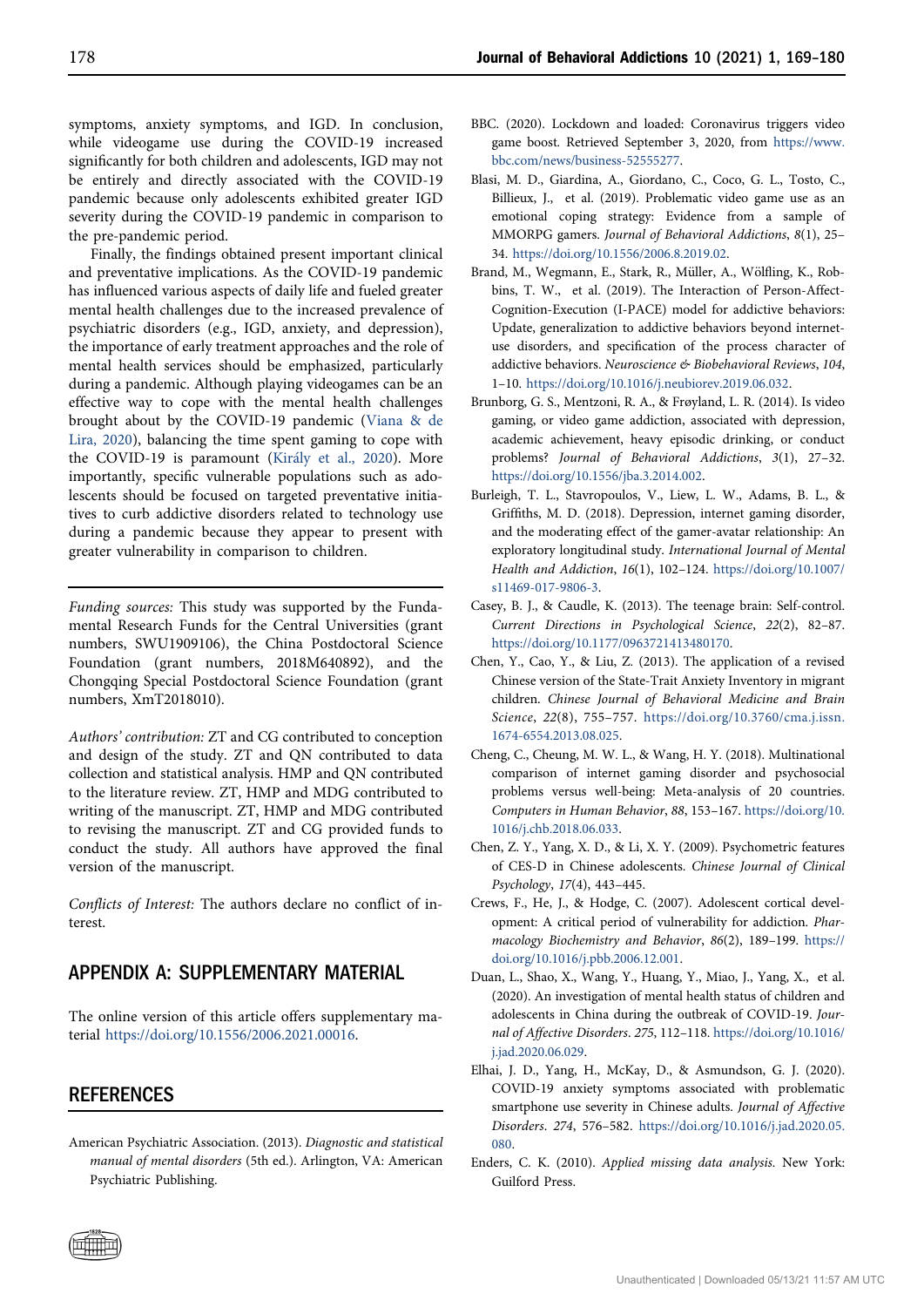- <span id="page-11-13"></span>Fitzpatrick, K. M., Harris, C., & Drawve, G. (2020). Living in the midst of fear: Depressive symptomatology among US adults during the COVID‐19 pandemic. Depression and Anxiety, 37(10), 957–964. <https://doi.org/10.1002/da.23080>.
- <span id="page-11-5"></span>Gentile, D. A., Choo, H., Liau, A., Sim, T., Li, D., Fung, D., et al. (2011). Pathological video game use among youths: A two-year longitudinal study. Pediatrics, 127(2), e319–e329. [https://doi.](https://doi.org/10.1542/peds.2010-1353) [org/10.1542/peds.2010-1353.](https://doi.org/10.1542/peds.2010-1353)
- <span id="page-11-8"></span>González-Bueso, V., Santamaría, J. J., Fernández, D., Merino, L., Montero, E., & Ribas, J. (2018). Association between internet gaming disorder or pathological video-game use and comorbid psychopathology: A comprehensive review. International Journal of Environmental Research and Public Health, 15(4), 668. <https://doi.org/10.3390/ijerph15040668>.
- <span id="page-11-25"></span>Hamaker, E. L., Kuiper, R. M., & Grasman, R. P. P. P. (2015). A critique of the cross-lagged panel model. Psychological Methods, 20(1), 102–116. <https://doi.org/10.1037/a0038889>.
- <span id="page-11-3"></span>Holmes, E. A., O'Connor, R. C., Perry, V. H., Tracey, I., Wessely, S., Arseneault, L., et al. (2020). Multidisciplinary research priorities for the COVID-19 pandemic: A call for action for mental health science. The Lancet Psychiatry, 7(6), 547–560. [https://](https://doi.org/10.1016/S2215-0366(20)30168-1) [doi.org/10.1016/S2215-0366\(20\)30168-1.](https://doi.org/10.1016/S2215-0366(20)30168-1)
- <span id="page-11-23"></span>Huang, Y., & Zhao, N. (2020). Generalized anxiety disorder, depressive symptoms and sleep quality during COVID-19 outbreak in China: A web-based cross-sectional survey. Psychiatry Research, 288, 112954. [https://doi.org/10.1016/j.](https://doi.org/10.1016/j.psychres.2020.112954) [psychres.2020.112954](https://doi.org/10.1016/j.psychres.2020.112954).
- <span id="page-11-10"></span>Jeong, H., Yim, H. W., Lee, S. Y., Lee, H. K., Potenza, M. N., Jo, S. J., et al. (2019). Reciprocal relationship between depression and internet gaming disorder in children: A 12-month follow-up of the iCURE study using cross-lagged path analysis. Journal of Behavioral Addictions, 8(4), 725–732. [https://doi.org/10.1556/](https://doi.org/10.1556/2006.8.2019.74) [2006.8.2019.74](https://doi.org/10.1556/2006.8.2019.74).
- <span id="page-11-14"></span>Kang, L., Ma, S., Chen, M., Yang, J., Wang, Y., Li, R., et al. (2020). Impact on mental health and perceptions of psychological care among medical and nursing staff in Wuhan during the 2019 novel coronavirus disease outbreak: A cross-sectional study. Brain, Behavior, and Immunity, 87, 11–17. [https://doi.org/10.](https://doi.org/10.1016/j.bbi.2020.03.028) [1016/j.bbi.2020.03.028](https://doi.org/10.1016/j.bbi.2020.03.028).
- <span id="page-11-6"></span>Kardefelt-Winther, D. (2014). A conceptual and methodological critique of internet addiction research: Towards a model of compensatory internet use. Computers in Human Behavior, 31, 351–354. [https://doi.org/10.1016/j.chb.2013.10.059.](https://doi.org/10.1016/j.chb.2013.10.059)
- <span id="page-11-9"></span>King, D. L., & Delfabbro, P. H. (2016). The cognitive psychopathology of Internet gaming disorder in adolescence. Journal of Abnormal Child Psychology, 44(8), 1635–1645. [https://doi.org/](https://doi.org/10.1007/s10802-016-0135-y) [10.1007/s10802-016-0135-y](https://doi.org/10.1007/s10802-016-0135-y).
- <span id="page-11-1"></span>King, D. L., Delfabbro, P. H., Billieux, J., & Potenza, M. N. (2020). Problematic online gaming and the COVID-19 pandemic. Journal of Behavioral Addictions. 9(2), 184–186. [https://doi.org/](https://doi.org/10.1556/2006.2020.00016) [10.1556/2006.2020.00016.](https://doi.org/10.1556/2006.2020.00016)
- <span id="page-11-15"></span>Kiraly, O., Potenza, M. N., Stein, D. J., King, D. L., Hodgins, D. C., Saunders, J. B., et al. (2020). Preventing problematic internet use during the COVID-19 pandemic: Consensus guidance. Comprehensive Psychiatry, 100, 152180. [https://doi.org/10.1016/](https://doi.org/10.1016/j.comppsych.2020.152180) [j.comppsych.2020.152180](https://doi.org/10.1016/j.comppsych.2020.152180).
- <span id="page-11-2"></span>Ko, C. H., & Yen, J. Y. (2020). Impact of COVID-19 on gaming disorder: Monitoring and prevention. Journal of Behavioral

Addictions, 9(2), 187–189. [https://doi.org/10.1556/2006.2020.](https://doi.org/10.1556/2006.2020.00040) [00040.](https://doi.org/10.1556/2006.2020.00040)

- <span id="page-11-11"></span>Krossbakken, E., Pallesen, S., Mentzoni, R. A., King, D. L., Molde, H., Finserås, T. R., et al. (2018). A cross-lagged study of developmental trajectories of video game engagement, addiction, and mental health. Frontiers in Psychology, 9, 2239. [https://](https://doi.org/10.3389/fpsyg.2018.02239) [doi.org/10.3389/fpsyg.2018.02239.](https://doi.org/10.3389/fpsyg.2018.02239)
- <span id="page-11-19"></span>Liang, L., Ren, H., Cao, R., Hu, Y., Qin, Z., Li, C., et al. (2020). The effect of COVID-19 on youth mental health. Psychiatric Quarterly, 91(3), 841–852. [https://doi.org/10.1007/s11126-020-](https://doi.org/10.1007/s11126-020-09744-3) [09744-3](https://doi.org/10.1007/s11126-020-09744-3).
- <span id="page-11-7"></span>Li, D., Liau, A., & Khoo, A. (2011). Examining the influence of actual-ideal self discrepancies, depression, and escapism, on pathological gaming among massively multiplayer online adolescent gamers. Cyberpsychology, Behavior, and Social Networking, 14(9), 535–539. [https://doi.org/10.1089/cyber.2010.](https://doi.org/10.1089/cyber.2010.0463) [0463.](https://doi.org/10.1089/cyber.2010.0463)
- <span id="page-11-12"></span>Liu, L., Yao, Y. W., Li, C. S. R., Zhang, J. T., Xia, C. C., Lan, J., et al. (2018). The comorbidity between internet gaming disorder and depression: Interrelationship and neural mechanisms. Frontiers in Psychiatry, 9, 154. [https://doi.org/10.3389/](https://doi.org/10.3389/fpsyt.2018.00154) [fpsyt.2018.00154](https://doi.org/10.3389/fpsyt.2018.00154).
- <span id="page-11-21"></span>Lwin, M. O., Stanaland, A. J., & Miyazaki, A. D. (2008). Protecting children's privacy online: How parental mediation strategies affect website safeguard effectiveness. Journal of Retailing, 84(2), 205-217. [https://doi.org/10.1016/j.jretai.](https://doi.org/10.1016/j.jretai.2008.04.004) [2008.04.004](https://doi.org/10.1016/j.jretai.2008.04.004).
- <span id="page-11-22"></span>Maroney, N., Williams, B. J., Thomas, A., Skues, J., & Moulding, R. (2019). A stress-coping model of problem online video game use. International Journal of Mental Health and Addiction, 17(4), 845-858. [https://doi.org/10.1007/s11469-](https://doi.org/10.1007/s11469-018-9887-7) [018-9887-7](https://doi.org/10.1007/s11469-018-9887-7).
- <span id="page-11-24"></span>Marsden, J., Darke, S., Hall, W., Hickman, M., Holmes, J., Humphreys, K., et al. (2020). Mitigating and learning from the impact of COVID-19 infection on addictive disorders. Addiction, 115(6), 1007-1010. [https://doi.org/10.1111/add.](https://doi.org/10.1111/add.15080) [15080](https://doi.org/10.1111/add.15080).
- <span id="page-11-18"></span>McNeish, D., Stapleton, L. M., & Silverman, R. D. (2017). On the unnecessary ubiquity of hierarchical linear modeling. Psychological Methods, 22(1), 114-140. [https://doi.org/10.1037/](https://doi.org/10.1037/met0000078) [met0000078](https://doi.org/10.1037/met0000078).
- <span id="page-11-17"></span>Muthén, L. K., & Muthén, B. O. (1998-2017). Mplus user's guide (8th ed.). Los Angeles, CA: Muthén & Muthén.
- <span id="page-11-20"></span>Peeters, M., Koning, I., & van den Eijnden, R. (2018). Predicting internet gaming disorder symptoms in young adolescents: A one-year follow-up study. Computers in Human Behavior, 80, 255261. <https://doi.org/10.1016/j.chb.2017.11.008>.
- <span id="page-11-0"></span>Pfefferbaum, B., & North, C. S. (2020). Mental health and the Covid-19 pandemic. New England Journal of Medicine, 383, 510512. [https://doi.org/10.1056/nejmp2008017.](https://doi.org/10.1056/nejmp2008017)
- <span id="page-11-16"></span>Pontes, H. M., & Griffiths, M. D. (2015). Measuring DSM-5 Internet gaming disorder: Development and validation of a short psychometric scale. Computers in Human Behavior, 45, 137-143. <https://doi.org/10.1016/j.chb.2014.12.006>.
- <span id="page-11-4"></span>Pontes, H. M., & Griffiths, M. D. (2019). A new era for gaming disorder research: Time to shift from consensus to consistency. Addictive Behaviors, 103, 106059. [https://doi.org/10.1016/j.](https://doi.org/10.1016/j.addbeh.2019.106059) [addbeh.2019.106059](https://doi.org/10.1016/j.addbeh.2019.106059).